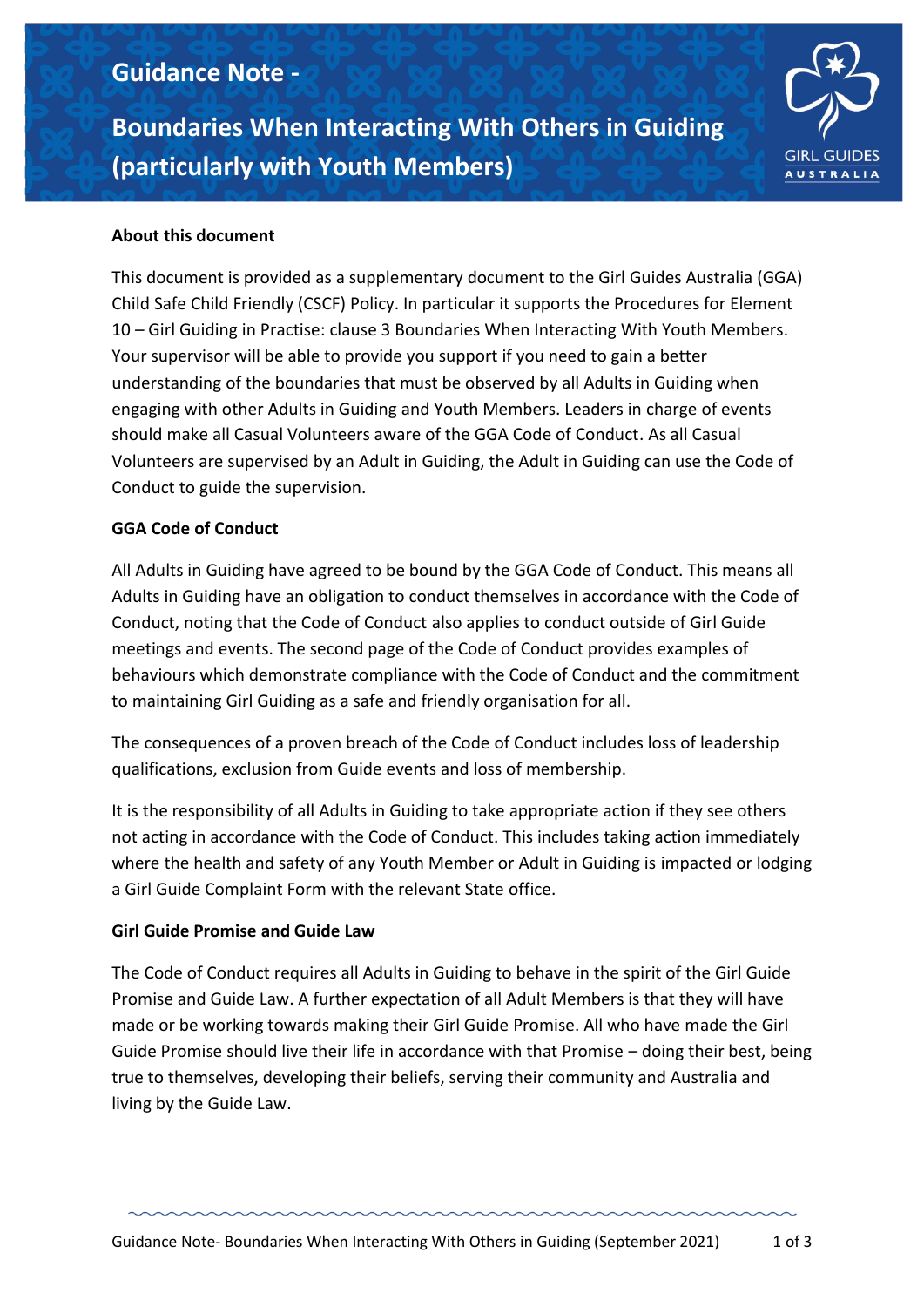The Guide Law is a framework and philosophy for living. It provides significant guidance on the expectations around engagement with others – respecting yourself and others, being considerate, honest and trustworthy, being friendly to others, making choices for a better world, using time and abilities wisely, being thoughtful and optimistic, living with courage and strength.

## **The Child Safe Child Friendly Policy**

An important strategic foundation of Girl Guides Australia is Child Safe Child Friendly Community. The Child Safe Child Friendly (CSCF) Framework was introduced to formalise and consolidate the child safe child friendly ways of work that have always formed part of the Girl Guide community. The CSCF Framework, Policy, Procedures and Guidance Notes all support Adults in Guiding to maintain a Child Safe Child Friendly Community. Adherence to the CSCF Policy and Procedures is mandatory to maintaining involvement in Guiding in Australia. This is supported by training and supervision. There are specific areas of guidance provided in the Child Safe Child Friendly procedures – particularly Elements 7, 8, 9 and 10.

Other policies and procedures of GGA and State Girl Guide Organisations (SGGOS)

While the Child Safe Child Friendly Policy provides comprehensive guidance, there are several other policies which will contribute to understanding of appropriate boundaries. These reinforce and expand on areas in the GGA Code of Conduct, Girl Guide Promise, Guide Law and the various procedures for the Elements of the Child Safe Child Friendly Policy. Of particular relevance to boundary settings are the:

- GGA Diversity and Inclusion Policy
- GGA Social Media Policy
- GGA Privacy Statement
- GGA Internet and Social Media Policies

## **Some specifics on behaviours within Girl Guiding in Australia**

The primary activity of Girl Guiding in Australia is to deliver the Australia Guide Program to girls between the ages of 5 and 18 years. The program offered has near endless diversity as it is girl-led. Usual activities will include indoor games, activities and programs; camping; overnight stays in accommodation; hiking; abseiling; wide games; boating; caving; interstate and international travel to attend events; visits to local parks.

Girl Guides does not offer services such as out-of-home care or personal care (toileting, feeding, changing clothes and other activities of daily life) to Youth Members or others.

All Adults in Guiding are expected to maintain boundaries appropriate to the Girl Guide activity they are engaged in at the time. Included below are some behaviours that represent good practice when interacting with others, particularly Youth Members: